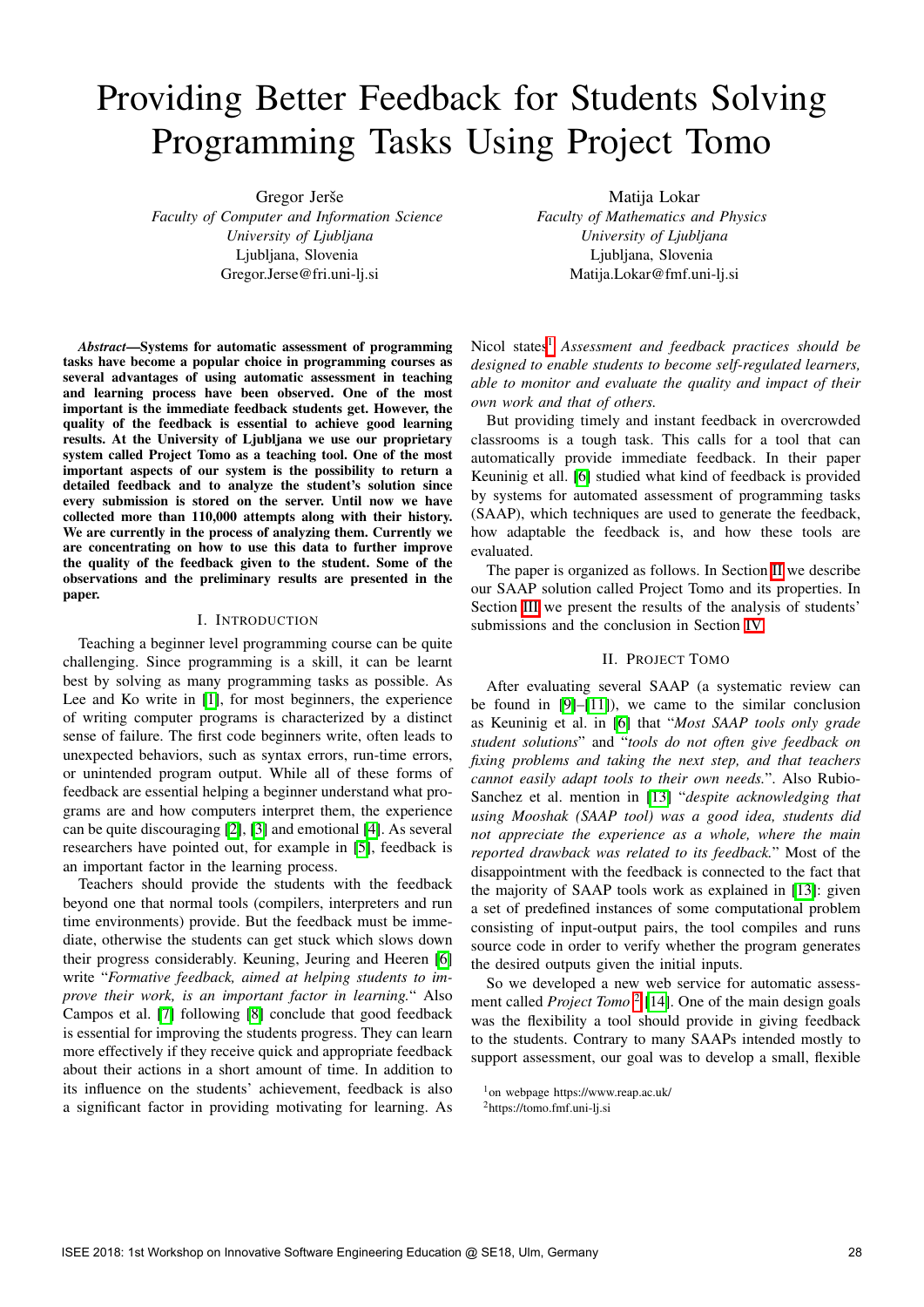solution, aiming at providing assistance for lab exercises where students are required to solve numerous programming tasks. We aimed towards the methods and tools that may help in providing the necessary feedback to improve the support for students during the learning of programming. So, our target was the formative feedback  $[5]$ .

### *A. Basic Features*

The main design objectives in developing our SAAP service were:

- *•* Local execution,
- Possibility to use any of the existing programming environments,
- *•* Being flexible enough to be functional with any programming language (currently we support Python, R and Octave) and
- Providing as much flexibility as possible in administering tests to achieve giving the appropriate feedback.

The details for those decision are explained in [\[14\]](#page--1-16) and [\[15\]](#page--1-17). The service is designed to require little or no additional work from students and teachers, enabling them to focus on the content.

The service works as follows: the students first download the files containing problem descriptions to their own computers. The files are opened in their preferred programming environment for the chosen programming language and the students start coding the solutions. Executing the files checks their solutions locally. If the server is available, the solutions are automatically stored on the server. The server also optionally checks for the validity of the solutions by comparing hashed output from students' solution to the hashed output of the official solution.

This approach has several benefits: the service provides instant insight into the obtained knowledge to both student and teacher, all without disturbing the teaching process. There is also no need for powerful servers since all executions are done on the students' computers.

# *B. Testing Possibilities*

As much flexibility as possible in administering tests was another vital feature. For instance, one of the requirements was that there should be a possibility to administer tests that can check whether a specific method was (or was not) used in a student's submission. For example, if the student's ability to write recursive programs is to be tested, non-recursive methods should not be accepted, even if they give expected results.

After providing the instructions for the task the teachers enter the expected solution followed by the tests that it has to pass (see Fig.  $\overline{1}$ ). The solution is separated from the tests with the Check.part() command. It should be noted that the officially provided solution needs to pass the same tests as the students' solutions. At first this approach seems slightly more demanding for the teachers compared to the traditional approach where the teachers only provide instructions in text form. However, this forces the teacher to test the quality of the instructions. Namely, it often happens that poorly formulated

```
# =======================================================
# Computing distances
      # =========================================@000003=======
#
# Write a function dist(x1, y1, x2, y2) that returns the
 distance between points (x1, y1) and (x2, y2).
#
# >>> dist(1, 2, 3, 4)
# 2.82842712475
                        # =======================================================
def dist(x1, y1, x2, y2):
  '''Returns distance between two points'''
  return ((x1 - x2) ** 2 + (y1 - y2) ** 2) ** 0.5
Check.part()
Check.equal('dist(1, 2, 3, 4)', 2 ** 1.5)
Check.equal('dist(0, 0, 3, 4)', 5)
```
Fig. 1. Instructions, solution, and validation from the teachers file.

problems only prove as being such during the attempt to solve them. This approach also ensures that the official solutions exist and work properly.

There are two commands that are most often used in testing. The most simple one tests the equality of the expected result with the result acquired by evaluating the given expression (see Fig.  $\boxed{1}$ ).

However, Tomo's main strength is in the possibility that the teacher composes a test that goes beyond a direct comparison of the outputs. The tests have access to the source code of the submitted solution under Check.current\_part['solution']. So it is simple to make tests that ensure that a solution did not use for or while loops (e.g. if the students are to write solutions in recursive style) - see Fig.  $2$ .

```
s = Check.current part['solution']
if 'while' not in s:
   Check.error('Use of while is obligatory')
  'for'
i f
        in s:
   Check.error('Use of for is forbidden')
```


Commands Check.out\_file, Check.equal, and Check.run return True or False. Therefore, they can be used to determine if additional tests should be run or not. For instance, if the first test fails, the submission is clearly not valid and additional tests are not necessary. However, if the goal is to provide the students with detailed information on which test data their programs fail, as many tests as desired can be run.

There are other commands available to test the programs, for example commands that work with files. Since the validation is essentially a program written in a chosen programming language (Python for example) using the capabilities of the Check class, it can be made more advanced using all programming constructs that language offers. Thus, there are numerous possibilities available to prepare the appropriate feedback.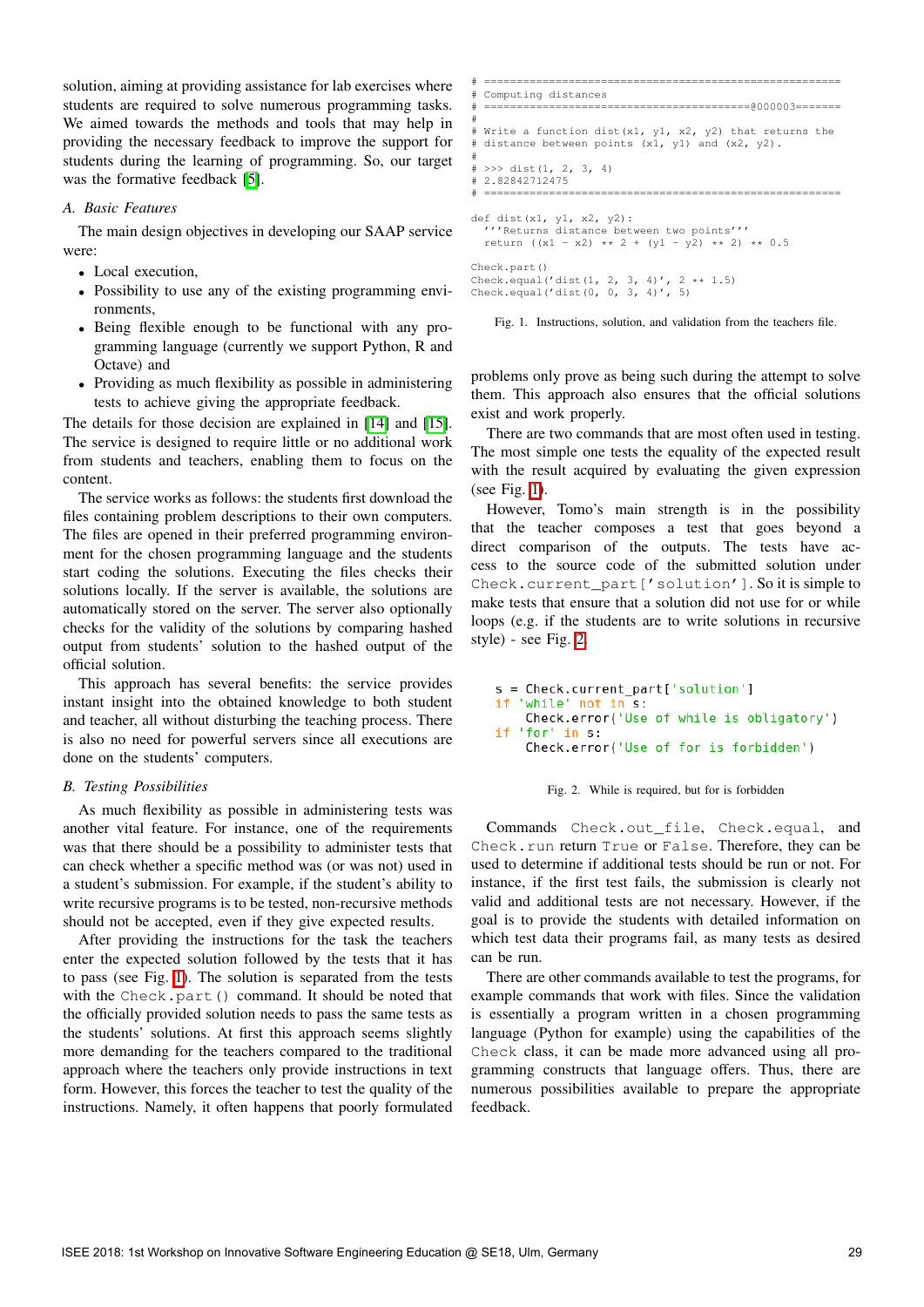## *C. Feedback*

The basic feedback is the report on the success of the student's attempt. This feedback is issued as soon as the students runs their solutions. Figure  $\overline{3}$  shows that the solution of the first part of the task is accepted, the second one failed at (at least) one test and there has been no attempt to solve the third part of the task yet.

1. part has a valid solution. 2. part does not have a valid solution. part does not nave a varia soriation.<br>Expression vsote([3,5,1], 4) returns [1] instead of []. 3. part has no solution.

## Fig. 3. Basic feedback

We paid special attention to suitable wording of this basic feedback. One of the first versions of the systems declared "*solution is correct*". But this is not in accordance with the premise that passing all the tests is not yet the proof of correctness. Therefore, we changed that into "*solution is accepted*". Several teachers reported this change had positive influence on student's awareness on what is the 'right solution'.

As explained before, the basic test is done with Check.equal method. This method directly compares the output from the official solution and the one (in  $[11]$ ,  $[12]$  see the discussion on drawbacks when only this kind of test is provided). Tomo offers much more flexibility. For example, especially the tasks that require to output text, students often complain "*but just one space is missing. Why is Tomo so picky!*" Here all teacher's pedagogical knowledge is to be exploited (as discussed in  $\overline{5}$ ,  $\overline{8}$ ). The Project Tomo is just a tool in the hands of a teacher, who should decide on the purpose of a certain task. In this example the teacher has (at least) four different possibilities:

- 1) Leave the task as it is. The purpose of such a task is to get students to read the instructions, claims, and requirements carefully, and to keep to them consistently. SAAP here helps the teacher, because it is not necessary to explain to each student that his solution is not good because of a single capital letter.
- 2) Change the test so that if the student writes "enter" instead of "Enter", he receives the feedback that instructs them to look at the capitalization of the commands.
- 3) Change the test so that it does not matter which case is used. This makes sense in the case where the teacher's focus lies elsewhere and the output is of secondary significance.
- 4) Change the test so that it does not matter what wording the students use in their solutions.

And of course—most importantly—the teacher's task is to react to events that may occur during exercises. And that is precisely the basic reason why we are developing the Project Tomo: to relieve the teachers of simple tasks and give them additional time to interact with the student during lab exercises.

In Project Tomo it is possible to give a student feedback not only when a given test fails but anytime during the test program. This can be used to notify the students that the solution has passed some test cases and that they are on a good track. This is achieved using the Check.feedback construct which prints out the string given. See example in Fig.  $4$ .

```
if Check.equal("""start('miha', 'meta')""", 1):
 Check.feedback("Bravo! Strings 'miha' and" +
            " 'meta' match in the first character")
```
#### Fig. 4. Positive feedback

A good way to learn is also to observe the official solution (see Fig. [5\)](#page--1-23). In Project Tomo the teacher can decide when the students see it for every task. Currently the possibilities for official solution visibility are "always", "never" and "after they have submitted a valid submission".

The first option is rarely used since it gives the students an easy possibility to 'cheat': if their solution is not accepted, they look at the official one and use obtained information to solver the task. The second one is used during exams, where the official solutions are made visible after the end of the exam and the third one is the default setting.

| 2. part<br><b>Your solution</b>                                                                                                                                                                                                                                                                        | <b>Official solution</b>                                                                                                              |
|--------------------------------------------------------------------------------------------------------------------------------------------------------------------------------------------------------------------------------------------------------------------------------------------------------|---------------------------------------------------------------------------------------------------------------------------------------|
| Submission time: Jan. 26, 2018, 1:01 p.m.<br>def loss(number1, number2, number3):<br>if number1 $\leq$ number2 and number1 $\leq$ number3:<br>return number1<br>if number $2 <$ number 1 and number $2 <$ number 3:<br>return number2<br>if number3 < number2 and number3 < number1:<br>return number3 | def loss(number1, number2, number3):<br>""returns a value that will have to be left behind""<br>return min(numberl, number2, number3) |



## III. ANALYZING THE DATA

Till now, we have developed quite an extensive library of programming tasks with high-quality feedback. Despite that we are constantly adding new tests and feedbacks to the tasks. Ideas for additional tasks arise from observing the mistakes that students make while programming. Many of the mistakes are missed by the teacher since it is impossible to observe each and every student all of the time. Since Project Tomo stores the history of every submission, we can do that retroactively: checking the history of the students' submissions we can analyze them, extract typical mistakes and use that knowledge to improve the quality of the feedback even further. So our workflow is as follows.

First the task is created by the teacher. The teacher tries to predict typical mistakes the students will make and include them into the test cases. The task is used in a teaching course and a lot of submissions are acquired from the students. Then these submissions are analyzed and if need for additional test cases is seen, they are added. Then the updated task is used in a teaching course and the entire process is repeated. So the quality of the feedback (and test cases) is checked and improved continuously.

Currently we are just starting a thorough analysis of the submissions. The goal of the first step of the analysis is to detect problematic tasks. Our assumption is that the exercises